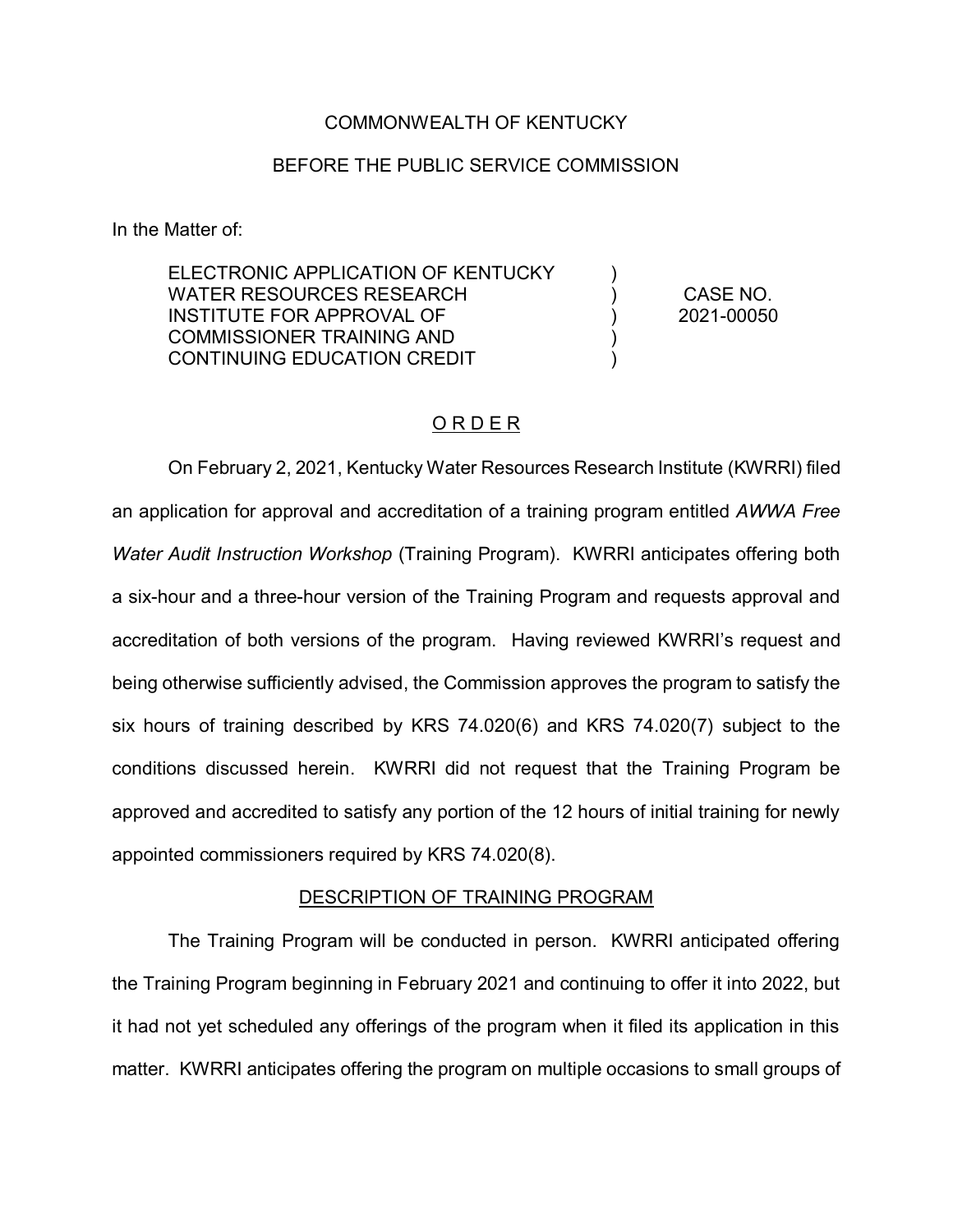water district commissioners and water utility staff. KWRRI noted in the application that it is currently working to schedule events with Martin County Water District and Estill County Water District, and that it anticipates additional events with Bath County Water District and Letcher County Water District. The Training Program being offered at no cost to the participants through the financial support provided by United States Department of Agriculture (USDA).

The Training Program is based upon the AWWA M36 Water Audit software using the version 6 protocols released December 4, 2020. KWRRI indicated that the program will provide regulatory background information, and detailed instructions on the AWWA Water Audit tool and the use of the free software for better management of their system. KWRRI indicated that their goal is to provide participants with hands-on experience and interaction with instructors in:

- Understanding the need for analyzing water loss and financial impacts on the system.
- Knowledge of the difference between water loss and a water audit.
- Knowledge of the components contained in the water audit.
- Acknowledgement of who is responsible in their utility to collect and maintain the data used in the water audit.
- Conducting a preliminary water audit of their utility.<sup>1</sup>

The schedule for the six-hour session indicates that it consists of the following

seven sessions, along with a wrap up discussion at the end:

- 1. Introduction Overview, Terms, and Definitions;
- 2. Conducting the Water Audit (part 1);
- 3. Example Walkthrough (Start Page and Worksheet);
- 4. Conducting the Water Audit (part 2);

 <sup>1</sup> Application at 1.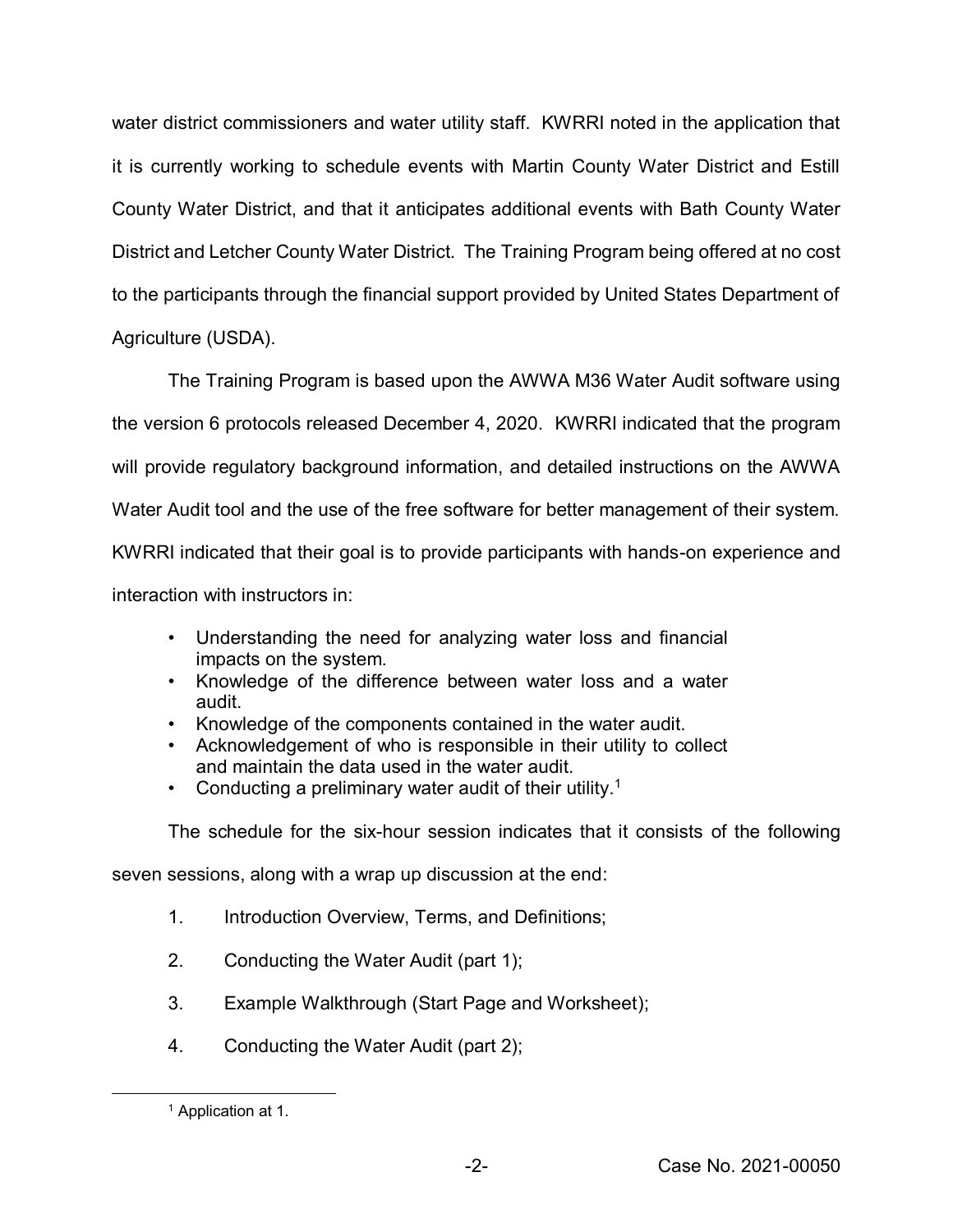- 5. Completing your Utility's Audit (beginning);
- 6. Data Grading and Completing your Utility's Audit; and
- 7. Results Discussion and Practical Consideration.

KWRRI explains that participants in the six-hour program, among other things, would go through a water audit of a sample utility and would then prepare a water audit of their own utility to the satisfaction of the instructors and would complete a post workshop survey.

The schedule for the three-hour session indicates that it consists of the following five sessions:

- 1. Overview, Summary of changes AWWA Water Audit V6;
- 2. Software Updates, New Tabs and Review Utility's Current Information;
- 3. Interactive Data Grading Walkthrough;
- 4. Interactive Data Grading Walkthrough (continued), Results Discussion; and
- 5. Math for Water Audits and Other Resources.

KWRRI indicates that the three-hour program focuses more on changes in the AWWA Water Audit version 6 protocols from the version 5 protocols.

The presenter for the Training Program is Scott Yost, Ph.D., a professor of civil engineering at University of Kentucky. Dr. Yost has a Ph.D. in civil engineering from the University of Michigan and is a licensed professional engineer in Kentucky. KRWWI submitted slides for the Training Program discussing the use of and changes to the AWWA Water Audit tool that it intends to distribute to participants.

#### **DISCUSSION**

KRS Chapter 74 authorizes the creation of water districts for the purpose of operating drinking water facilities and wastewater treatment and collection facilities.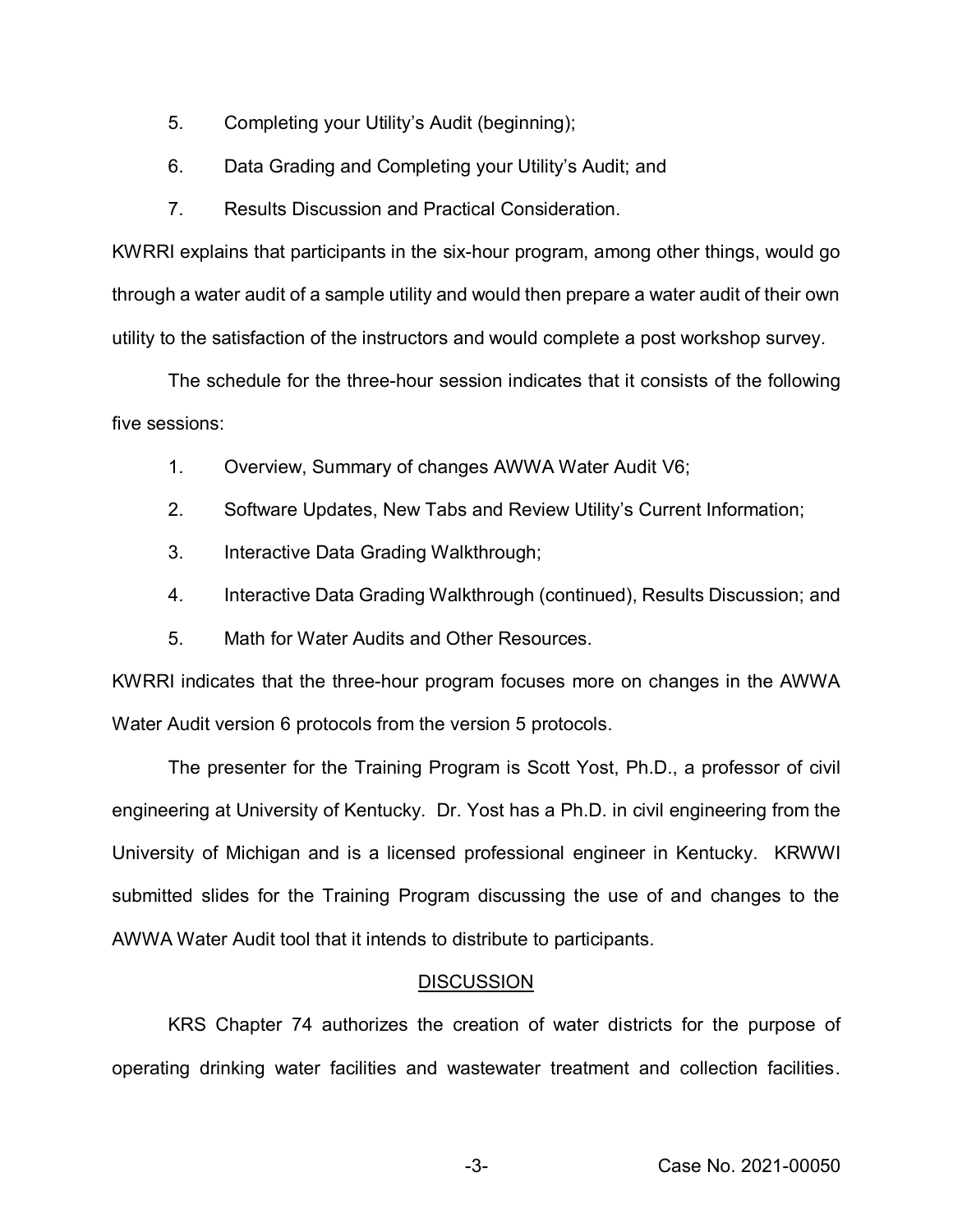Water districts organized under KRS Chapter 74 must be administered by a board of commissioners, which shall control and manage the affairs of the district.<sup>2</sup> KRS 74.020(8) requires each newly appointed water district commissioner to complete 12 instructional hours of training regarding the laws governing the management and operation of water districts, and other subjects as determined appropriate by the Commission within 12 months of the commissioners' initial appointment.<sup>3</sup> KRS 74.020(6) and (7) encourage water district commissioners to complete six instructional hours of "water district management training approved by the Public Service Commission" in each additional calendar year by allowing the commissioners to receive a raise if they complete that training each year.

KRWWI indicates that it is seeking to have the Training Program approved to satisfy six hours, or three hours, depending on the program, of the annual training necessary for water district commissioners to satisfy KRS 74.020(6) and (7), but is not seeking to have it approved to satisfy the initial training requirements of KRS 74.020(8). The Commission has discretion in approving "water district management training" offered by third parties to satisfy the six hours of subsequent training described in KRS 74.020(6) and (7) if it determines that the programs are "high quality" and will "enhance a water district commissioner's understanding of his or her responsibilities and duties."4 However, third parties applying for approval of a proposed water district commissioner training

 <sup>2</sup> *See* KRS 74.020(1)

 $3$  KRS 74.020(8)(b) (discussing the training requirements for new water district commissioners).

<sup>4</sup> *See* KRS 74.020(7)(c) (stating that the Commission "shall encourage and promote the offering of high quality water district management training programs that enhance a water district commissioner's understanding of his or her responsibilities and duties").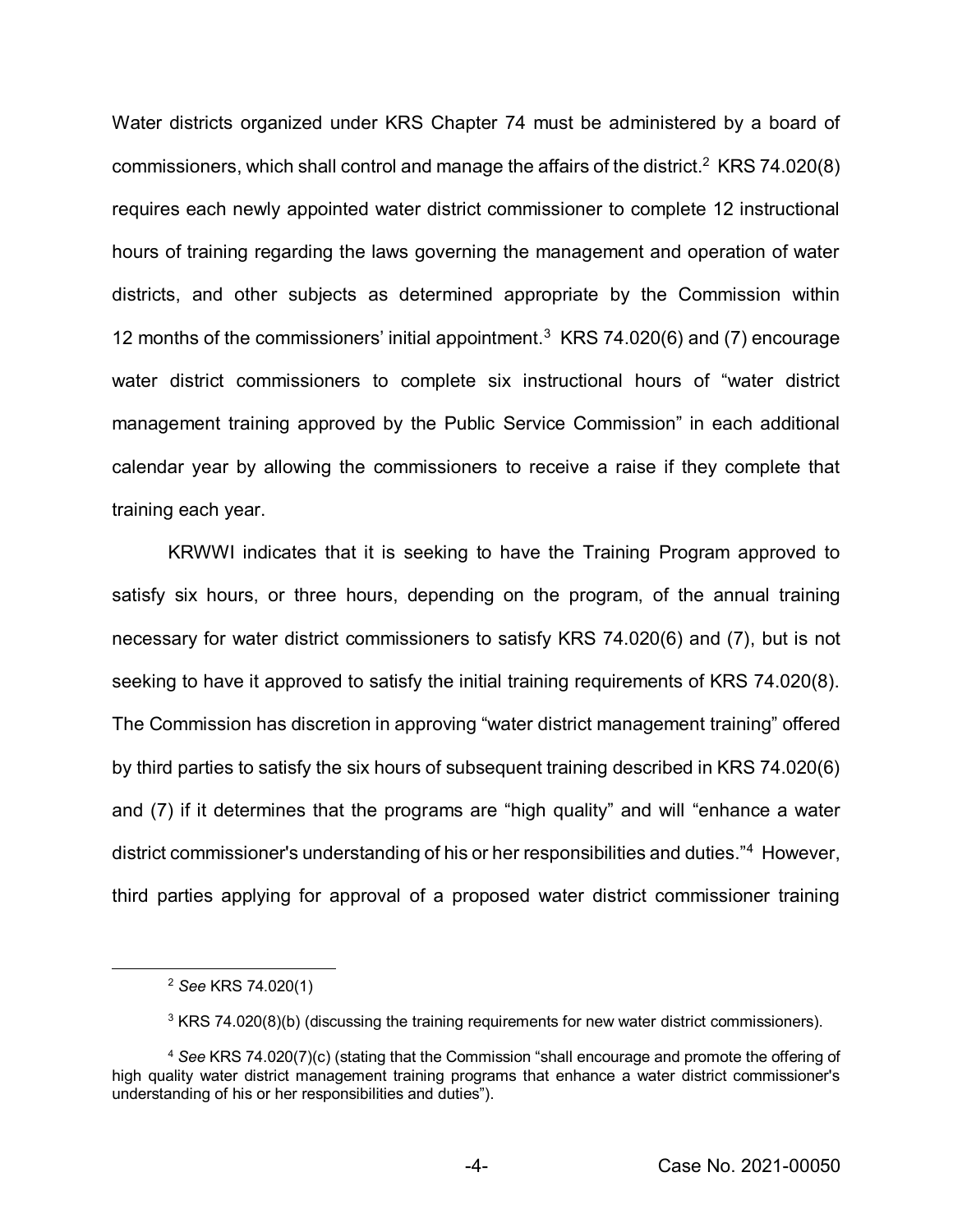program must file their applications, including a detailed description of the program, a description of the qualifications of any presenters, and a copy of the written materials to be distributed at the program among other things, 30 days prior to the first date on which the program is to be offered.<sup>5</sup>

Here, the Training Program covers topics that will be relevant and useful to water district commissioners. Moreover, the presenter appears to have knowledge of the topics he intends to discuss, and based on a review of the materials provided, the Training Program appears to be well developed and of high quality. Thus, the Commission finds that both the six-hour and the three-hour Training Program will provide water district commissioners relevant and useful knowledge that will enhance the quality, management, operation or maintenance of the water systems they operate and, therefore, will conditionally approve the Training Program to satisfy the training requirements set forth in KRS 74.020(6) and (7) or a portion thereof*.*

However, the Commission notes that when the application was filed that KRWWI did not have any offering of the Training Program scheduled but indicated that it intended to offer it throughout 2021 and into 2022. Pursuant to 807 KAR 5:070, Section 3, the Commission's approval of a training program is valid for 12 months, so the approval granted herein shall remain valid from the date the application was filed and for 12 months from the date of this Order. To the extent KRWWI seeks to continue offering this Training Program beyond that period, it should request renewal of the approval pursuant to 807 KAR 5:070, Section 3, or file a new application for approval.

 <sup>5</sup> Case No. 2018-00085, *Review of Training Required and Authorized by KRS 74.020 for the Commissioners of Water Districts* (Ky. PSC Mar. 15, 2018), Order at 4–5.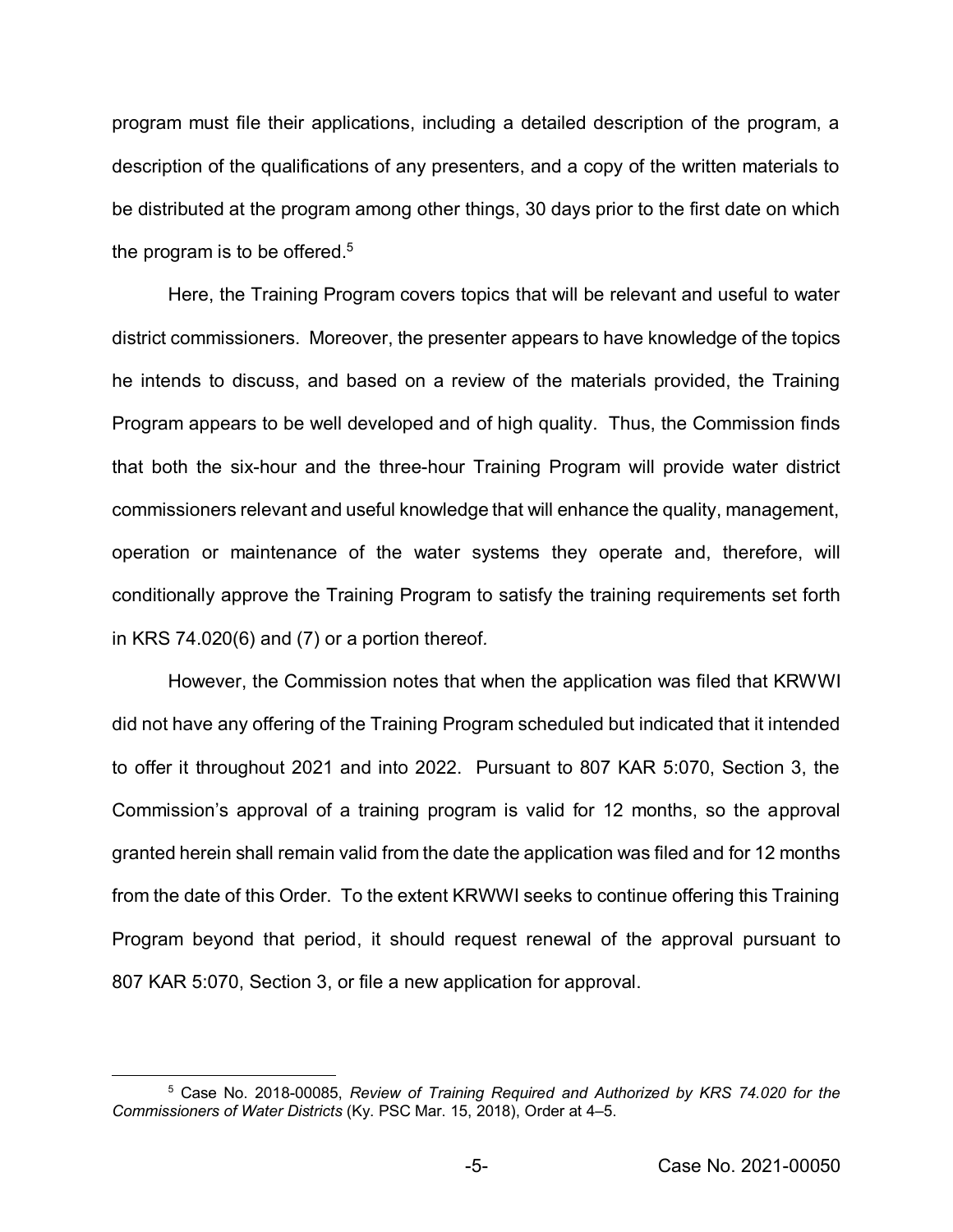IT IS THEREFORE ORDERED that:

1. KRWWI's six-hour Training Program is hereby conditionally approved and accredited for up to six hours of annual water district management training for water district commissioners seeking to satisfy the training requirements set forth in in KRS 74.020(6) and (7).

2. KRWWI's three-hour Training Program is hereby conditionally approved and accredited for up to three hours of annual water district management training for water district commissioners seeking to satisfy the training requirements set forth in in KRS 74.020(6) and (7).

3. KRWWI's Training Program may not be used by water district commissioners seeking to satisfy any portion of the initial training requirement for water district commissioners required by KRS 74.020(8).

4. KRWWI shall retain a record of all water district commissioners attending the Training Program.

5. No later than 30 days after each scheduled offering of the Training Program, KRWWI shall file with the Commission:

a. A sworn statement attesting that the accredited instruction was performed, including a statement that the materials regarding each sessions were distributed as required by the Commission herein;

b. A description of any changes in the presenters or purposed curriculum that occurred after the application;

c. The name of each attending water district commissioner, his or her water district, and the number of hours that he or she attended; and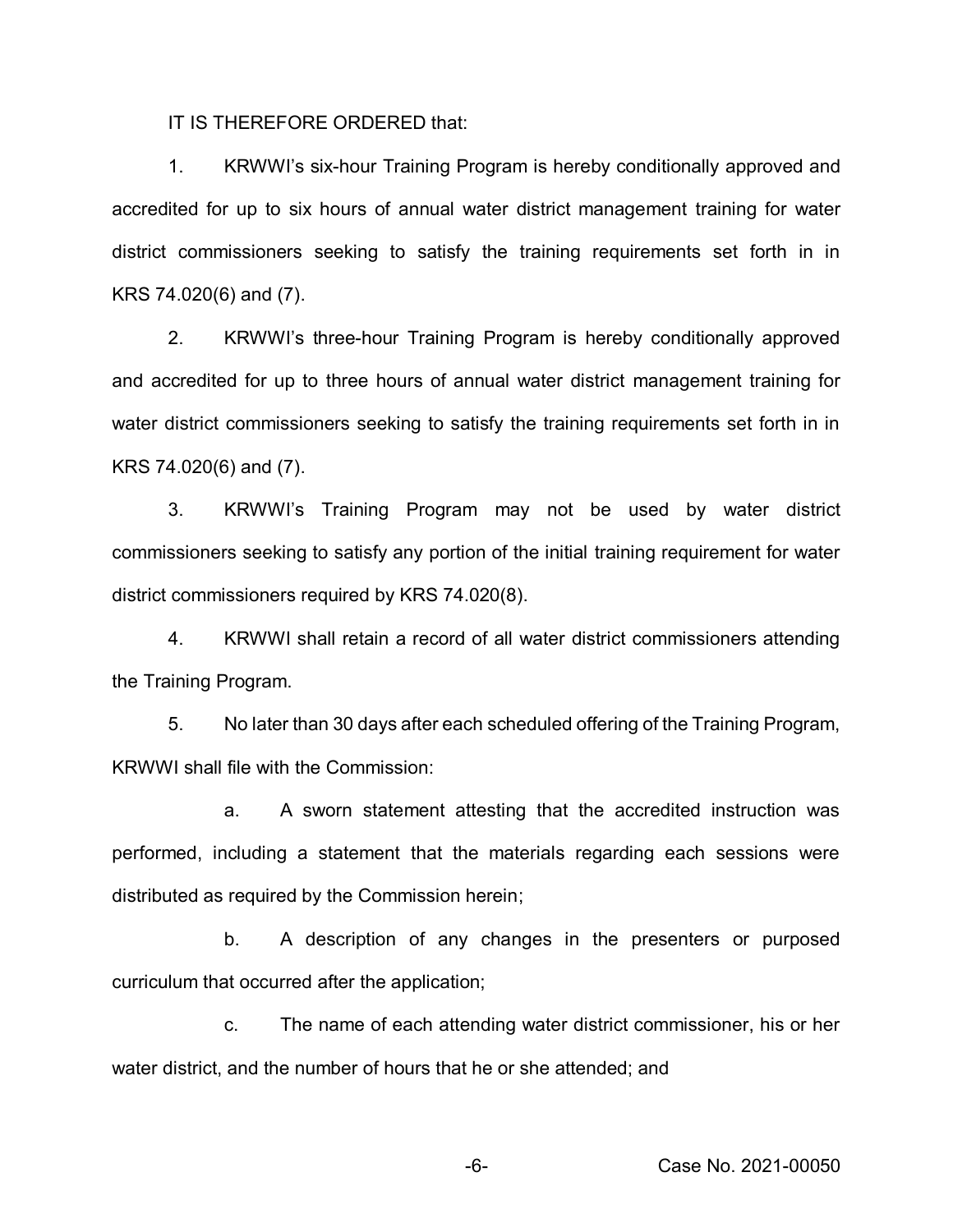d. A copy of any written material given to water district commissioners attending the sessions that was not previously provided to the Commission.

6. Upon receipt of the materials identified in paragraph 5 and provided there are no material changes to the program, the Commission shall issue a final Order approving and accrediting each offering of the Training Program.

7. KRWWI shall notify the Commission in advance by filing a letter in this case when it schedules future offerings of the Training Program and shall permit a representative of the Commission to attend the Training Program at the Commission's discretion, without charge, to assess compliance with this Order or the quality of instruction or for any other purpose deemed necessary by the Commission.

# [REMAINDER OF PAGE INTENTIONALLY LEFT BLANK]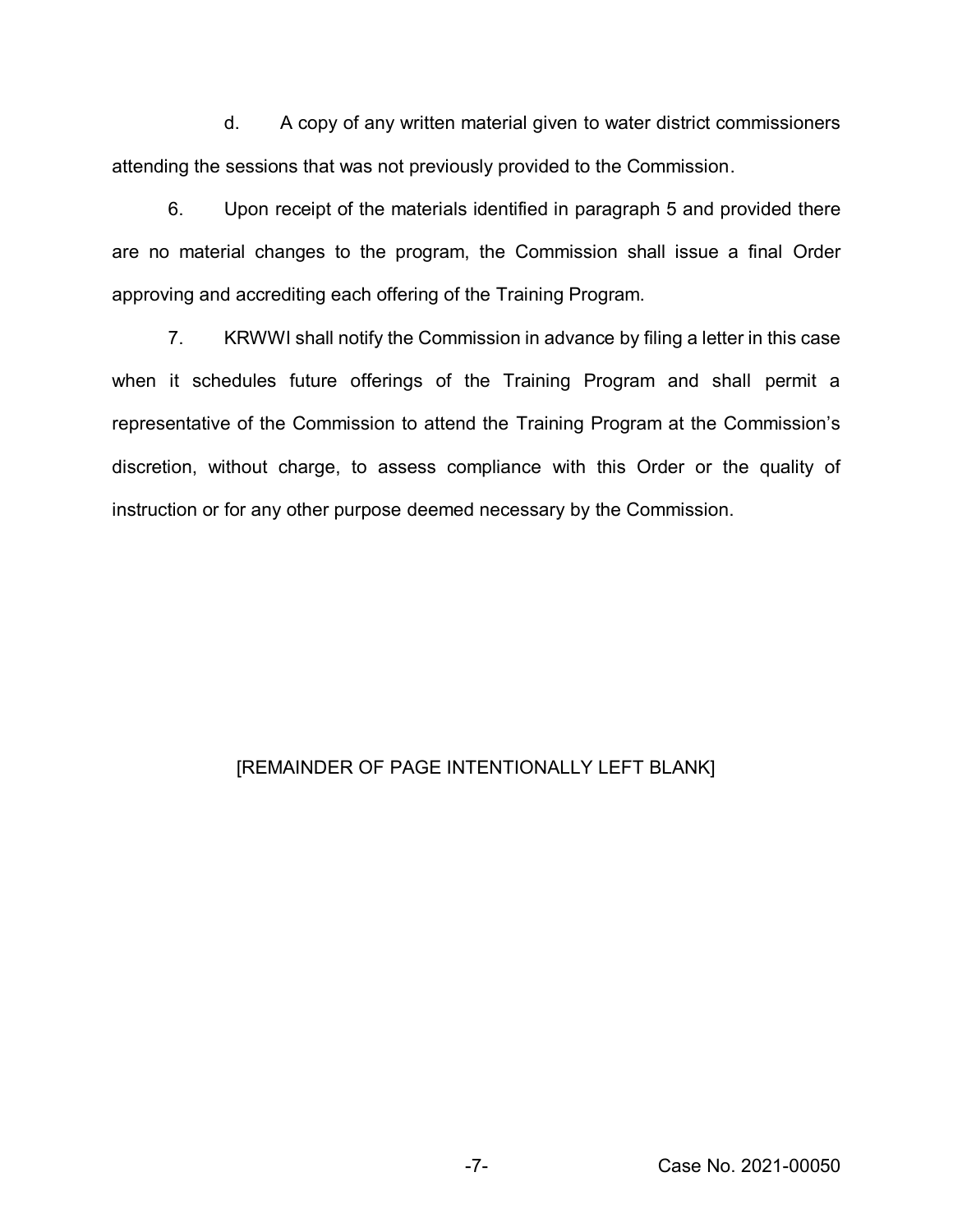By the Commission



ATTEST:

)<br>de C. Bidwell

Executive Director

Case No. 2021-00050